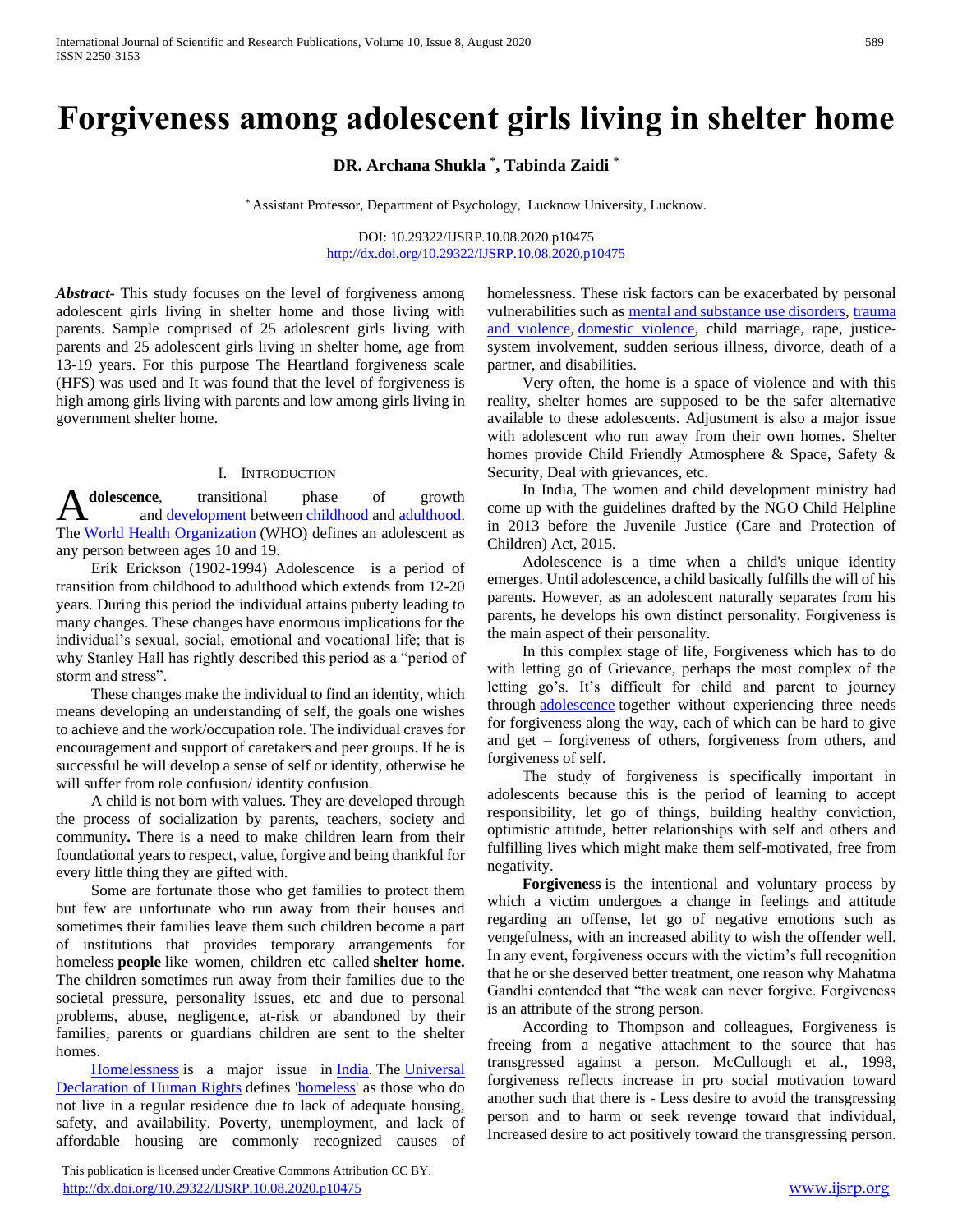Robert Enright, defined forgiveness as " a willingness to abandon ones right to resentment, negative judgment, and indifferent behavior toward who unjustly hurt us, while fostering the undeserved qualities of compassion, generosity, and even love toward him or her" (Enright and freedman, 1998). **Tangney and Colleagues** Tangney model suggests that the giving up of negative emotions is the crux of forgiving process.

# **Cultivating forgiveness**

 **Forgiving another person-** in the most typical category of forgiveness, in this model in which forgiveness is a goal, the first step is to promote a non-distorted, realistic appraisal of the relationship of the two people. The second step is the attempt to facilitate a release from the bond of ruminative, negative affect held toward the violating (transgressing) partner.

 Finally the third step is to help the victimized partner lessen his or her desire to punish the transgressing partner. Overtime, forgiveness makes it possible for the hurt and the outpouring of negative feelings to diminish-especially for the victimized partner. Likewise, the treatment enhances the empathy for the transgressing parner, and the therapist tries to make both people feel better about themselves (Gordon & Baucom, 1998).

 **Forgiving Oneself-** A clinician will be alerted to the potential need for forgiveness of the self when a client is feeling either shame or guilt. In this regard, shame reflects an overall sense that "I am a bad person". As such, same cuts across particular circumstances, and it reflects an all-encompassing view of the self as powerless and worthless.

 In contrast, guilt taps a situation- specific negative self-view, for example, "I did a bad thing" (Tangy, Boone, & Dearing, 2005). A person who feels guilt has a sense of remorse and typically regrets something that he or she has done. To correct for such guilt, some sort of reparative action is warranted, such as confessing or apologizing. The process of helping a person to deal with shame is a more difficult one for the helper than is the treatment for guilt. This follows because shame cuts through more situations than the single situational focus of guilt.

 Self forgiveness has been defined as "a process of releasing resentment toward oneself for a perceived transgression or wrongdoing" (DeShea & Wahkinney, 2003).

 **Forgiveness of a situation-**Forgiveness should be applied only to people, not to inanimate objects such as tornadoes (Enright, 1998).

Letting go is the part of moving forward so as to have hope in life (Snyder, Lopez et al., 2004)

# II. METHOD

# **Rationale-**

 Increasing negativity in the present Scenario is taking youths away from a virtuous living. Youth Violence has a serious and lifelong impact on person's physical, psychological and social functioning (WHO, 2015). The sample selected Adolescence is a time when emerging young adults question their identity. The adolescence are rapidly getting involved in anti-social elements such as rape, theft, murders, etc. therefore there is a need for studying the impact of living environment on pro social behaviors. Keeping all this in view an attempt has been made to investigate impact of living environment on adolescence so as to make them

 This publication is licensed under Creative Commons Attribution CC BY. <http://dx.doi.org/10.29322/IJSRP.10.08.2020.p10475> [www.ijsrp.org](http://ijsrp.org/)

aware about the benefits of both parental support and virtuous living and to contribute in research done on relationship between living environment and virtues.

# III. OBJECTIVES

The objectives of the present study are as follows:-

- 1. To assess the level of forgiveness among Adolescent girls living with parents as compared to those living in shelter home.
- 2. To assess the forgiveness among self, others and situation.

## **Hypothesis-**

- 1. The level of forgiveness will be high among girls living with parents as compared to those living in shelter home.
- 2. The level of forgiveness of self, others and situation will be high among girls living with parents in comparison to those living in shelter home.

## **Design-**

The design used in the present study was: Descriptive

#### **Sample-** Purposive.

 A total number of 50 adolescent girls were taken for this study. It was assured that 25 of them had been living in shelter home since five years. Purposive Sampling is also referred to as judgment, selective or subjective sampling is a non-probability sampling, it starts with the purpose in mind and the sample is thus selected to include people of interest and exclude those who do not suit the purpose.

Tools used-

**1.** The Heartland forgiveness scale (HFS) was used, first developed in 1998, and the current version was finalized in 1999. It is answered using 7-point rating scale. It is an 18 items trait measure of forgiveness. Items 2, 4, 6, 7, 9, 11, 13, 15, and 17 are reverse-scored. A total forgiveness score is derived by summing the numbers given in response to items 1 through 18 (using the reverse scores for items 2, 4, 6, 7, 9, 11, 13, 15 and 17. There are six items to tap each of the three types of forgiveness- self, other or situation- and respondents use a 7-point rating scale (1= almost always false of me to  $7$ = almost always true of me). Scores on HFS have correlated positively with scores on other forgiveness measures; people scoring higher on HFS also show more flexibility and trust, as well as hostility, rumination, and depression. Designed to assess person's dispositional forgiveness. Can be completed with paper and pencil or computer. Convergent validity and satisfactory internal consistency reliability. Strong test-retest reliability.

IV. RESULTS AND INTERPRETATION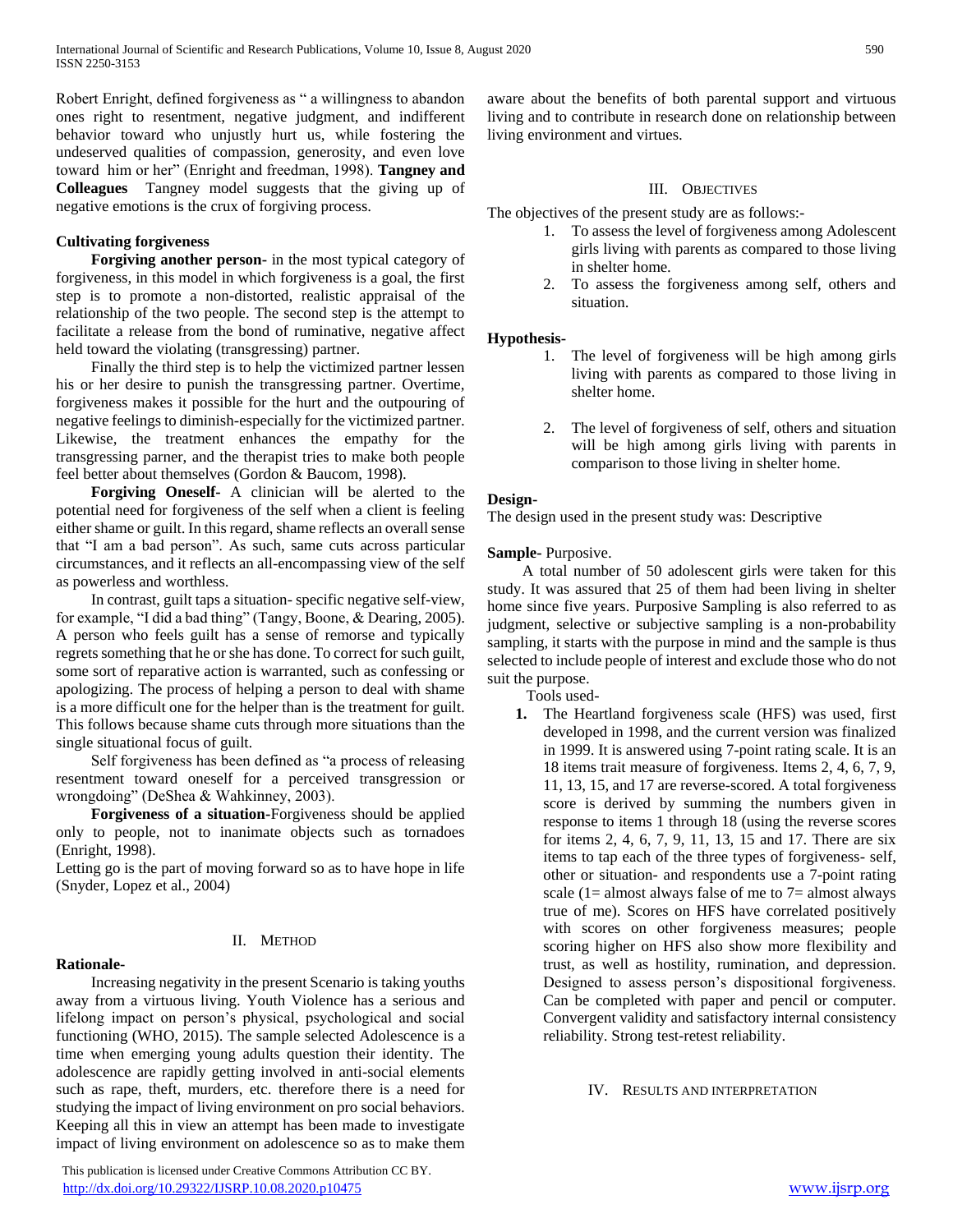| variab | Nu  | Sc | Sc | Obtained |       | Obtained |      | Obtained |      |
|--------|-----|----|----|----------|-------|----------|------|----------|------|
| le     | mb  | al | al | range    |       | mean     |      | S.D.     |      |
|        | er  | e  | e  | Gir      | Gir   | Gir      | Gir  | Gir      | Gir  |
|        | of  | ra | m  | ls       | ls    | ls       | ls   | ls       | ls   |
|        | ite | ng | ea | livi     | livi  | livi     | livi | livi     | livi |
|        | ms  | e  | n  | ng       | ng    | ng       | ng   | ng       | ng   |
|        |     |    |    | wit      | in    | wit      | in   | wit      | in   |
|        |     |    |    | h        | Sh    | h        | Sh   | h        | Sh   |
|        |     |    |    | par      | elte  | par      | elte | par      | elte |
|        |     |    |    | ent      | r     | ent      | r    | ent      | r    |
|        |     |    |    | S        | Ho    | S        | Ho   | S        | Ho   |
|        |     |    |    |          | me    |          | me   |          | me   |
| Forgi  | 18  | 18 | 72 | $72-$    | $61-$ | 82.      | 71.  | 6.2      | 4.2  |
| venes  |     |    |    | 92       | 82    | 00       | 50   | 7        | 1    |
| S      |     | 12 |    |          |       |          |      |          |      |
|        |     | 6  |    |          |       |          |      |          |      |

**Table 1: Showing descriptive statistics of variable, forgiveness.**

 The number of items in the scale used for assessing forgiveness was 18. The scale range was 18 as minimum and 126 as maximum on that mean. Therefore the scale mean was 72. The obtained range was 72 and 61 as minimum and 92 and 82 as maximum therefore the obtained mean was 82 and 71.50.

 Since the obtained mean is much higher than the scale mean, this shows that the level of forgiveness is high among girls living with parents and hence the first hypothesis that the level of forgiveness will be high among girls living with parents as compared to those living in shelter home has been proved.

 **As there are six items to tap each of the three types of forgiveness- self, other, or situation-and respondents use the seven-point scale (1-Almost always false of me to 7-almost always true of me), scores on the HFS have correlated positively with scores on other forgiveness measures; people scoring higher on the HFS also show more flexibility and trust, as well as less hostility, rumination, and depression.**

 The hypothesis made in this regard that the level of forgiveness of self, others and situation will be high among girls living with parents has been proved, when the scores of the three domains- the forgiveness of self, others and situation were calculated it was found the level of forgiveness is high in all the domains of girls living with parents as compared to those living in shelter homes.

 It is also stated in the studies that- Forgiveness of others and forgiveness of self have been associated with less depression (lawler et al., 2005; Toussaint , Williams, Musick , and everson-Rose, 2008), stress (Berry & Worthington, 2001), and anxiety (Subskoviak et al., 1995), as well as increased physical health (Lawler-Row, Karremans, Scott, Edlis-Matityahou, & Edwards, 2008), life satisfaction (Karremans, Van Lange, Ouwerkerk, & Kluwer, 2003), and hope (Rye et al., 2001).

 And girls living with parents were found more happy and satisfied with their lives.

 95 British families (mothers, fathers, and their 12- to 16 year-old children) completed questionnaires about their forgiveness twice over the course of a year. The findings, Parents who were more forgiving *toward* their children at the start of the year tended to receive greater forgiveness *from* their children at the end of the year.

 This publication is licensed under Creative Commons Attribution CC BY. <http://dx.doi.org/10.29322/IJSRP.10.08.2020.p10475> [www.ijsrp.org](http://ijsrp.org/)

 "This finding supports the notion that children learn forgiveness behavior modeled by their parents," Maio and his colleagues explained. Therefore the hypothesis made in this regard that," The level of forgiveness will be high among girls living with parents" is accepted.

**Table 2: Showing mean and t-value of Forgiveness**

|         | <b>Mean</b> |         | Combi | S.E | $t-$ | <b>Interpret</b> |
|---------|-------------|---------|-------|-----|------|------------------|
|         | Girls       | Girls   | ned   | D   | valu | ation            |
|         | livin       | livin   | S.D.  |     | e    |                  |
|         | g           | in<br>g |       |     |      |                  |
|         | with        | Shel    |       |     |      |                  |
|         | pare        | ter     |       |     |      |                  |
|         | nts         | Hom     |       |     |      |                  |
|         |             | e       |       |     |      |                  |
| Forgive | 84.0        | 78.7    | 5.46  | 1.5 | 3.48 | significan       |
| ness    | 8           | 6       |       | 3   | **   |                  |

**Value on 45 df is 0.05 level is 2.02 and 0.01 is 2.69**

 $\checkmark$  Value on 50 df is 0.05 level is 2.01 and 0.01 is 2.68

 The t- Value of Forgiveness 3.48\*\* is significant at both the levels.

 Table 2 depicts the significance of the mean differences in various variables between girls living with parents and girls living in shelter home t-testing was done between the score of girls living with parents and the girls living in shelter home. The mean score of girls who are living with parents is found to be 84.08 and for girls who are living in shelter home it is found 78.76. It shows that the girls living with parents has higher mean. S.D value is 5.46 and S.ED value is .1.53. After that t-value was calculated that is 3.48. It is checked on 45 and 50 , it is significant on both the level 0.05 and 0.01. It shows that the girls who are living with parents are more likely to forgive others more than the girls who are living in shelter home. This result can be further supported by the studies of –

- Hope, 1987; Maio et al., 2008; McCullough & Worthington, 1994 found that forgiveness is considered important in the successful maintenance of relationships (Hodgson & Wertheim, 2007), especially during the ruptures caused by transgressions and hurts.
- (Fincham & Beach, 2002) found that the process of forgiving others has been shown to enhance the relationships of intimate couples, families, communities, and nations (Enright & Fitzgibbons, 2000).
- Homelessness is one of the most pressing social problems today. Society has responded to the problem with the creation of homeless shelters. Yet, the nature of the operation of the shelter is not defined. This study explored the operations of two single adult homeless shelters to understand how they operate in addressing the problem of homelessness. The study identified two different types of services, one called "house" and the other "home." House services provided basic food, shelter, and linkage to social services, which fulfilled the basic definition of the problem of homelessness as